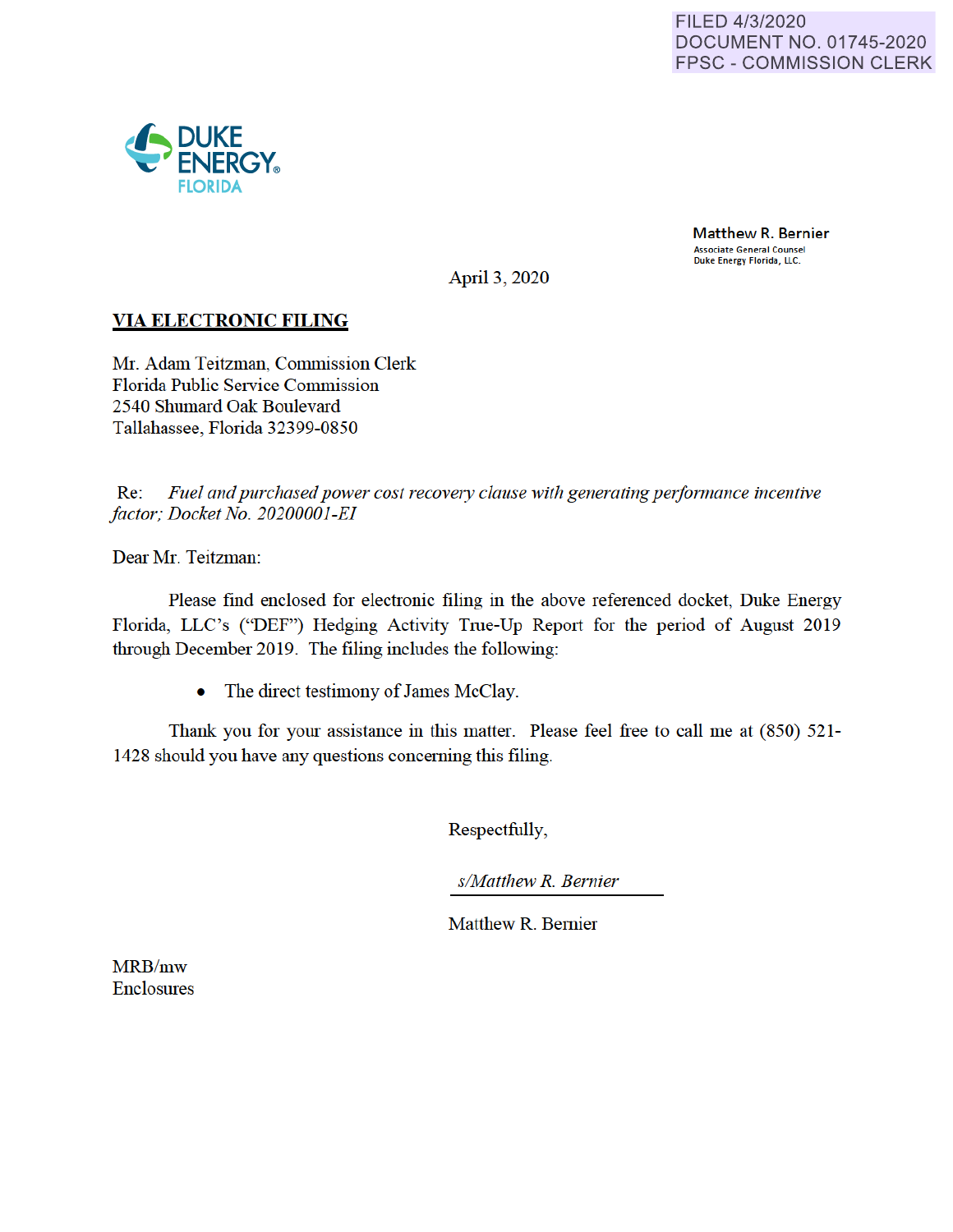#### **Duke Energy Florida, LLC** Docket No.: 20200001 **CERTIFICATE OF SERVICE**

I HEREBY CERTIFY that a true and correct copy of the foregoing has been furnished via electronic mail this 3rd day of April, 2020 to all parties of record as indicated below.

> *s/Matthew R. Bernier* Attorney

| <b>Suzanne Brownless</b>          | J.R. Kelly / T. David              |
|-----------------------------------|------------------------------------|
| Office of General Counsel         | Office of Public Counsel           |
| FL Public Service Commission      | 111 W. Madison St., Room 812       |
| 2540 Shumard Oak Blvd.            | Tallahassee, FL 32399-1400         |
| Tallahassee, FL 32399-0850        | kelly.jr@leg.state.fl.us           |
| sbrownle@psc.state.fl.us          | david.tad@leg.state.fl.us          |
| J. Beasley / J. Wahlen / M. Means | Paula K. Brown                     |
| Ausley McMullen                   | <b>Regulatory Affairs</b>          |
| P.O. Box 391                      | Tampa Electric Company             |
| Tallahassee, FL 32302             | P.O. Box 111                       |
| jbeasley@ausley.com               | Tampa, FL 33601-0111               |
| jwahlen@ausley.com                | regdept@tecoenergy.com             |
| mmeans@ausley.com                 |                                    |
|                                   | Maria Moncada / David Lee          |
| Russell A. Badders                | Florida Power & Light Company      |
| <b>Gulf Power Company</b>         | 700 Universe Blvd. (LAW/JB)        |
| One Energy Place, Bin 100         | Juno Beach, FL 33408-0420          |
| Pensacola, FL 32520-0100          | maria.moncada@fpl.com              |
| russell.badders@nexteraenergy.com | david.lee@fpl.com                  |
|                                   |                                    |
| Kenneth A. Hoffman                | James Brew / Laura W. Baker        |
| Florida Power & Light Company     | Stone Law Firm                     |
| 134 W. Jefferson Street           | 1025 Thomas Jefferson St., N.W.    |
| Tallahassee, FL 32301-1713        | Suite 800 West                     |
| ken hoffman@fpl.com               | Washington, DC 20007               |
|                                   | jbrew@smxblaw.com                  |
| Jon C. Moyle, Jr.                 | lwb@smxblaw.com                    |
| Moyle Law Firm, P.A.              |                                    |
| 118 North Gadsden Street          | Mike Cassel                        |
| Tallahassee, FL 32301             | Florida Public Utilities Company   |
| jmoyle@moylelaw.com               | 208 Wildlight Avenue               |
| mqualls@moylelaw.com              | Yulee, FL 32097                    |
|                                   | mcassel@fpuc.com                   |
|                                   | <b>Beth Keating</b>                |
|                                   | Gunster, Yoakley & Stewart, P.A.   |
|                                   | 215 South Monroe Street, Suite 601 |
|                                   |                                    |
|                                   |                                    |
|                                   | Tallahassee, FL 32301              |
|                                   | bkeating@gunster.com               |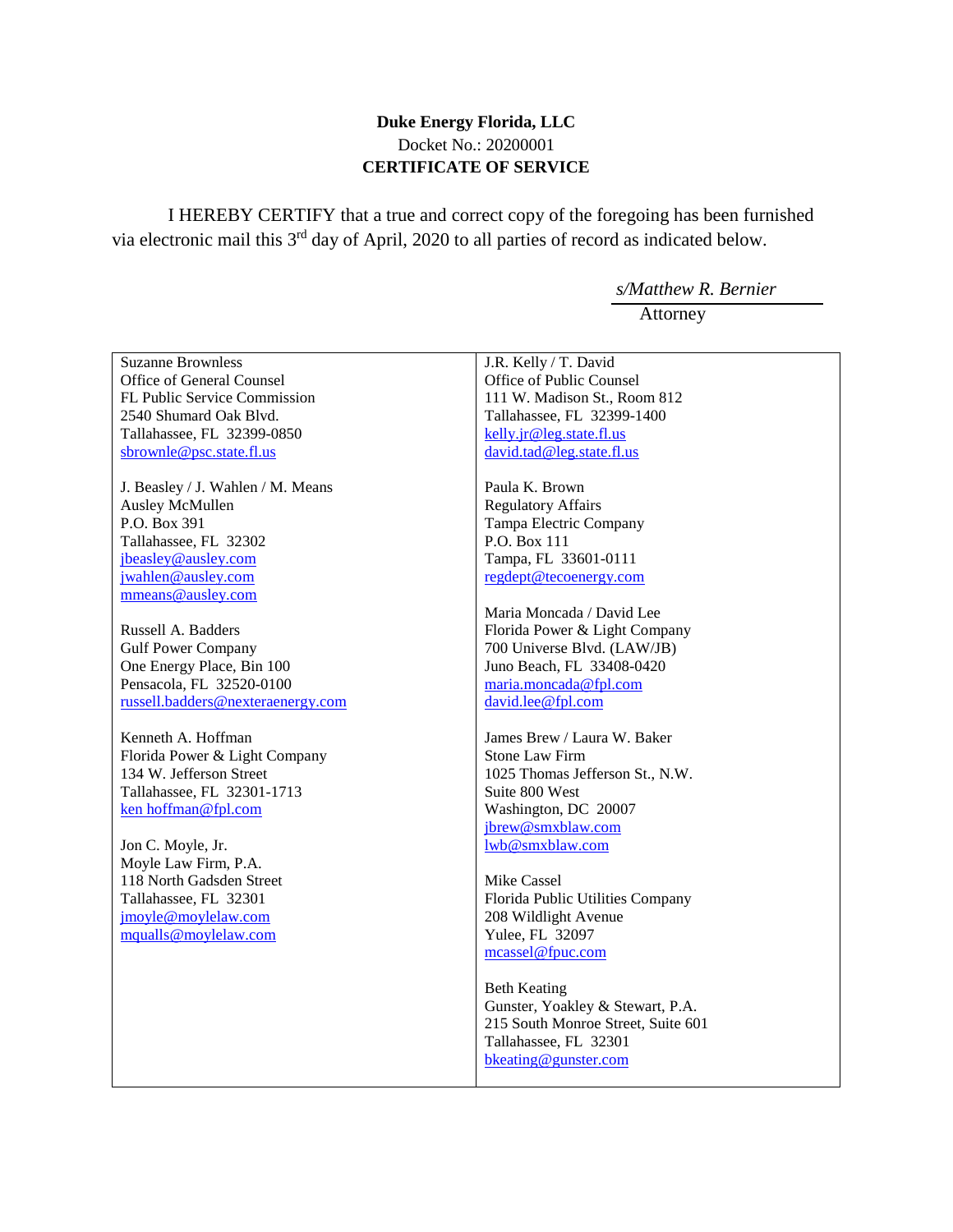**DUKE ENERGY FLORIDA**

**DOCKET NO. 20200001-EI** 

**Fuel and Capacity Cost Recovery Final True-Up for the Period January through December 2019**

# **DIRECT TESTIMONY OF JAMES MCCLAY**

**April 3, 2020**

## 1 **Q. Please state your name and business address.**

 $2 \parallel A$ . My name is James McClay. My business address is 526 South Church Street, 3 Charlotte, North Carolina 28202.

4

## 5 **Q. By whom are you employed and in what capacity?**

6 A. I employed by Duke Energy Carolinas ("DEC"), an affiliate company of Duke 7 Energy Florida, LLC ("DEF", "Petitioner" or "Company") as the Director of 8 Trading. I manage the Southeast power trading, Midwest financial activities, 9 **Julie 2** oil procurement and natural gas group procurement, scheduling and hedging 10 **Activities in the Trading and Dispatch Section of the Fuels and Systems** 11 | Optimization Department for the Duke Energy regulated generation fleet. 12 This group is responsible for the hourly trading, financial hedging activities, 13 | oil procurement and natural gas procurement and scheduling needed to 14 Support the gas generation needs for Duke Energy Indiana, Duke Energy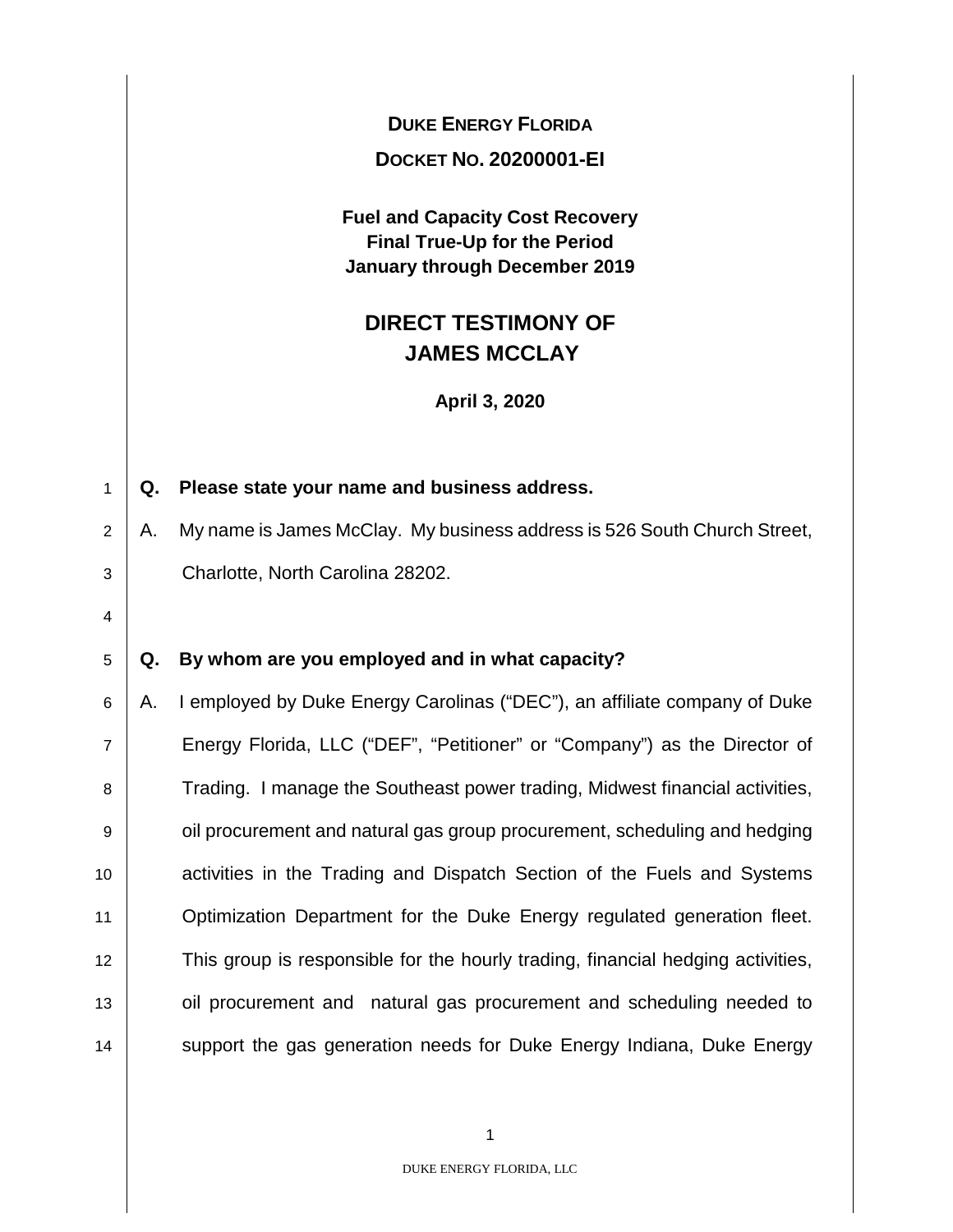1 Kentucky, Duke Energy Carolinas, Duke Energy Progress and Duke Energy 2 Florida.

# **Q. Have you testified before the Commission in previous fuel clause proceedings?**

A. Yes.

## **Q. Please briefly describe your work experience.**

9 A. I received a Bachelor Degree in Business Administration majoring in Finance **from St. Bonaventure University.** I joined Progress Energy in 1998 as the Manager of Power Trading and held that position through early 2003 and then became the Director of Power Trading and Portfolio Management for Progress **Energy Ventures through February 2007. From March 2007 through late 2008,** 14 | I was the Director of Power Trading for Arclight Energy Marketing. From March 2009 through present I've been either the Director of Trading, Director **or Natural Gas or the Manager of Gas and Oil Trading with Progress Energy All and Duke Energy. Prior to my tenure with Duke Energy, I spent approximately**  13 years in Capital Markets as a U.S. Government fixed income securities **trader with various banks, and primary broker/ dealers.** 

- 
- 

#### **Q. What is the purpose of your testimony?**

22 A. The purpose of my testimony is to provide the August through December 2019  $\parallel$  hedging true-up data and summarize the results of DEF's hedging activity for **calendar year 2019 as required by Commission Order No. PSC-02-1484-**

DUKE ENERGY FLORIDA, LLC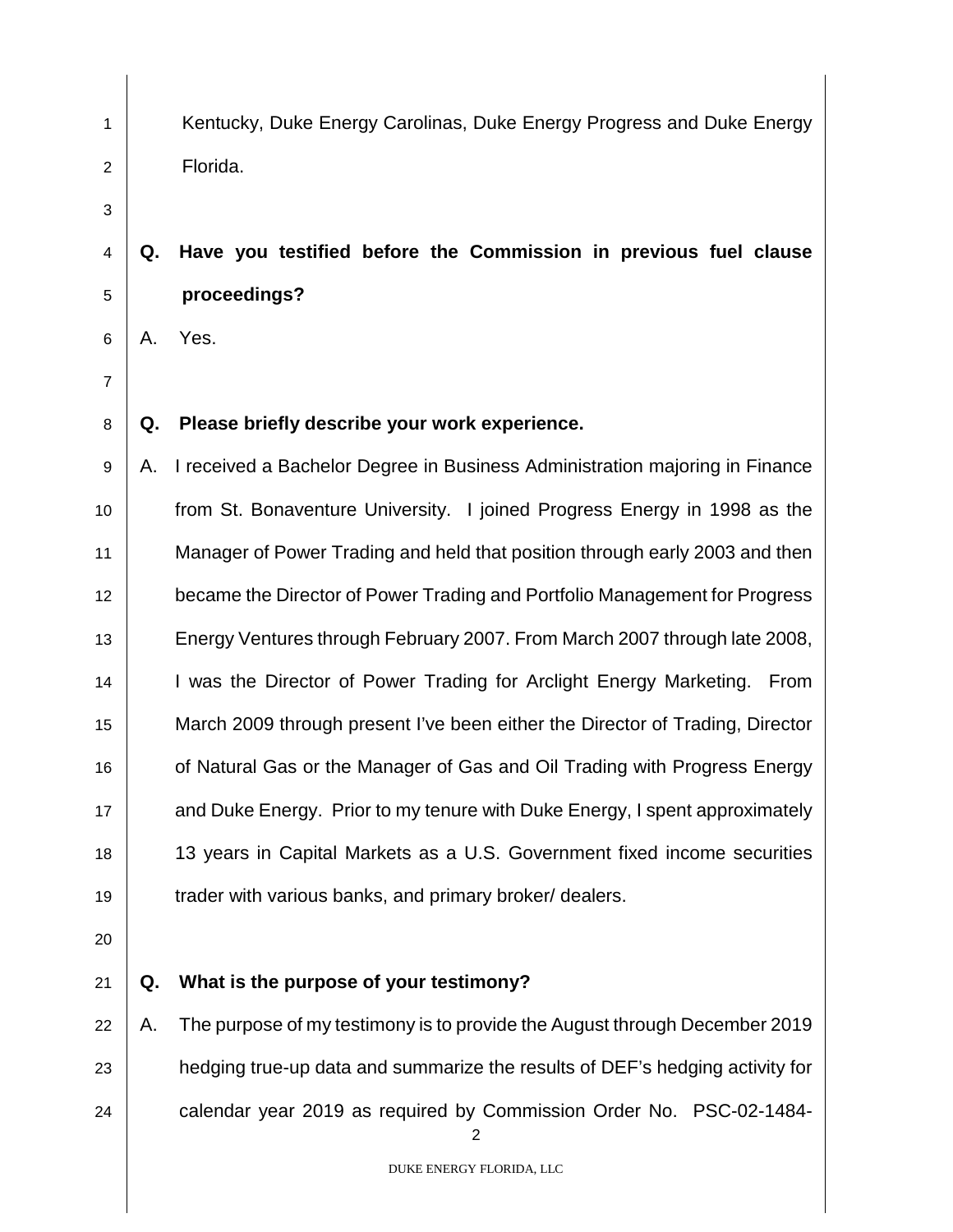| 1              |    | FOF-EI and further clarified by Commission Orders No. PSC-08-0667-PPA-        |
|----------------|----|-------------------------------------------------------------------------------|
| $\overline{2}$ |    | El issued in October 2008, and No. PSC-09-0255-PAA-El issued in April         |
| 3              |    | 2009.                                                                         |
| 4              |    |                                                                               |
| 5              | Q. | Have you prepared exhibits to your testimony?                                 |
| 6              | А. | No. To clarify, DEF does not have any hedges in place past March 2019 -       |
| $\overline{7}$ |    | therefore there are no results to report for August through December of 2019. |
| 8              |    |                                                                               |
| 9              | Q. | What are the objectives of DEF's hedging strategy?                            |
| 10             | Α. | The objectives of DEF's hedging program are to reduce fuel price volatility   |
| 11             |    | risk and provide greater cost certainty for DEF's customers.                  |
| 12             |    |                                                                               |
| 13             | Q. | What hedging activities did DEF undertake for 2019 and what were the          |
| 14             |    | results?                                                                      |
| 15             | А. | As discussed below, DEF did not execute any hedges during 2019. Prior         |
| 16             |    | hedging activities resulted in a net hedge savings for 2019 of approximately  |
| 17             |    | \$100,700.                                                                    |
| 18             |    |                                                                               |
| 19             | Q. | Did DEF execute its hedging activities consistent with its approved Risk      |
| 20             |    | <b>Management Plan?</b>                                                       |
| 21             | А. | As part of the Joint Stipulation and Agreement for Interim Resolution of      |
| 22             |    | Hedging Issues filed on October 24, 2016 in Docket No. 20160001-EI, DEF       |
| 23             |    | ceased hedging activities. Subsequently, DEF agreed to a hedging              |
| 24             |    | moratorium during the term of the 2017 Second Revised and Restated<br>3       |
|                |    | DUKE ENERGY FLORIDA, LLC                                                      |

 $\overline{\mathbf{I}}$